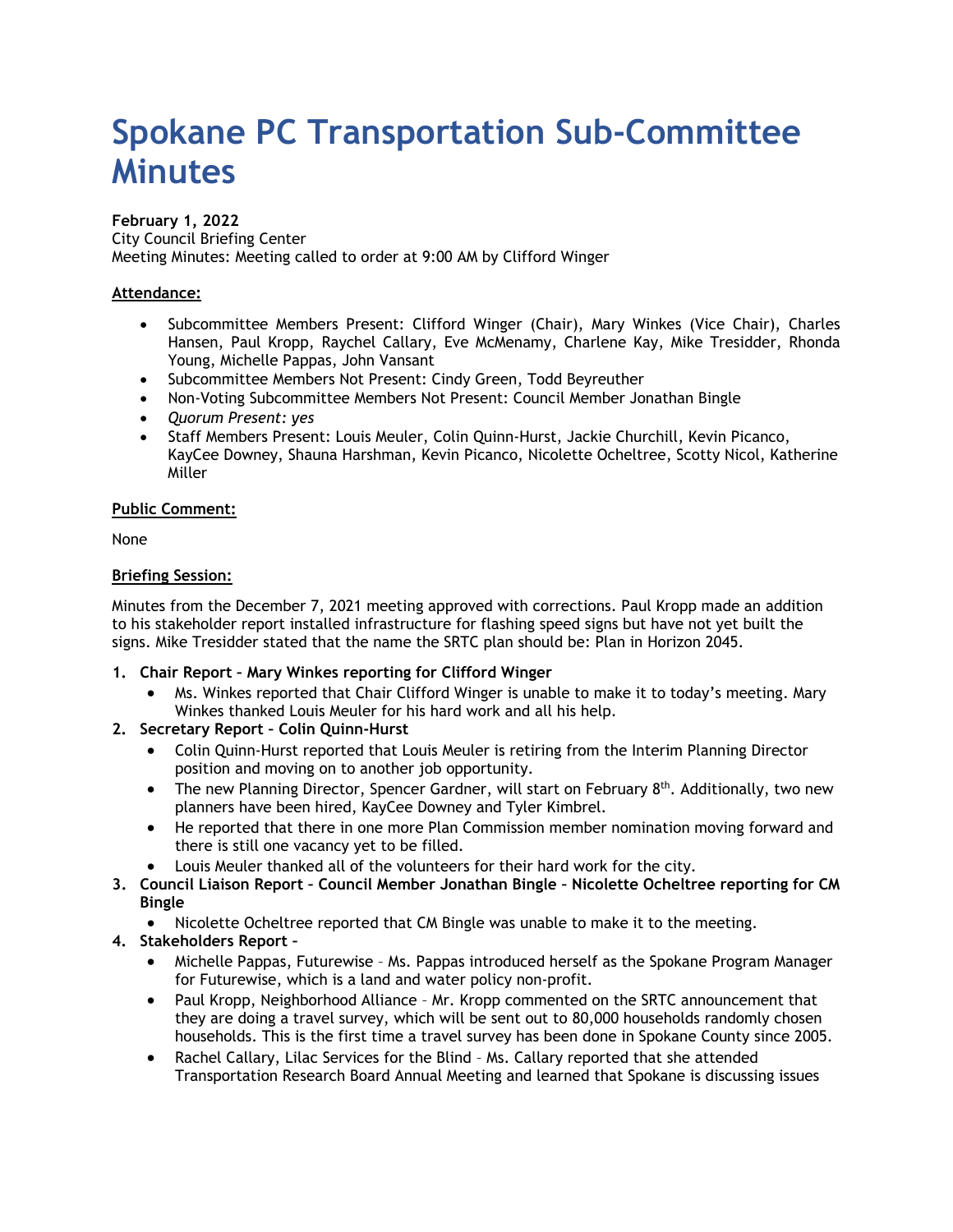such as floating bus stops, micro mobility and that Spokane is working to increase pedestrian accessibility.

- Mike Tresidder, Spokane Transit Authority (STA)- Reported that the Board did approve the bus fare policy revisions and they are working on implementation, which includes a new smart card and a smart phone app. This is expected to roll out in the fall of 2022. He also reported that the STA, along with City of Spokane and Spokane County, received a \$405,000 grant from the Federal Transit Administration (FTA) to study land use along Division Corridor. Finally, STA is experiencing a 10% reduced service due to operator shortages. Service is expected to return to normal by February 4th.
- Charlene Kay, Washington State Department of Transportation (WSDOT) Reported that there are ongoing North Spokane Corridor (NSC) coordination efforts with the East Central community to look at how the NSC will connect with I-90. Also, there is proposed legislation under way that looks at the right of way around the NSC which could be used for affordable housing and redevelopment after the NSC is completed.
- Charles Hansen, Whitman Neighborhood Council, PeTT Committee Mr. Hansen reported that the PeTT Committee elected a new chair, Randy McGlenn, and a new secretary, Carol Tomsic. He thanked Paul Kropp for his service as the previous Chair of PeTT and thanked Louis Meuler for his work as well.
- Eve McMenamy, Spokane Regional Transportation Council (SRTC)- Reported that the SRTC Household Travel survey purpose is to update SRTC's Travel Demand Model, which looks at trip behaviors. Those who receive an invitation to complete the survey will be able to do so using an app. The upcoming call for projects will open February 11th. Also, SRTC is working Critical Urban Trade Corridor designations and an upcoming call for projects with the state of Washington regarding freight.
- John VanSant, Spokane Public Schools- Reported that there is a new Rectangular Rapid Flashing Beacon (RRFB) crossing at Helena and Rogers Highschool.
- Rhonda Young, Bicycle Advisory Board (BAB) Reported that the BAB did a workshop on the Fish Lake trail that looked at all the connections needed to complete the trail out to Cheney. She also reported that new downtown parking meters are going to be installed which use half as many meters as before. The BAB is looking into turning the decommissioned meters into bicycle parking spots. The BAB is also looking at construction detours and a subcommittee of the BAB sent a letter the Engineering and Streets departed requesting the creation of some construction detour standards. Finally, Colin Quinn-Hurst is creating a yearly update on the Bicycle Advisory Board that will also include safety data and trends.

### **Workshops/Presentations:**

- **1. Update Rules of Procedure Rule 2.1.3 - Council Member liaison**
	- Presentation provided by Mary Winkes, PCTS Vice Chair
	- Questions asked and answered
	- Discussion ensued

**Paul Kropp motioned to amend the language of Rule 2.1.3 to say "The City Council member who serves as a member of the subcommittee shall do so in a non-voting capacity" Mike Tresidder seconded the motion. Motion carried unanimously.** 

- **2. 6-Year Streets Program Update**
	- Presentation provided by Kevin Picanco
	- Questions asked and answered
	- Discussion ensued